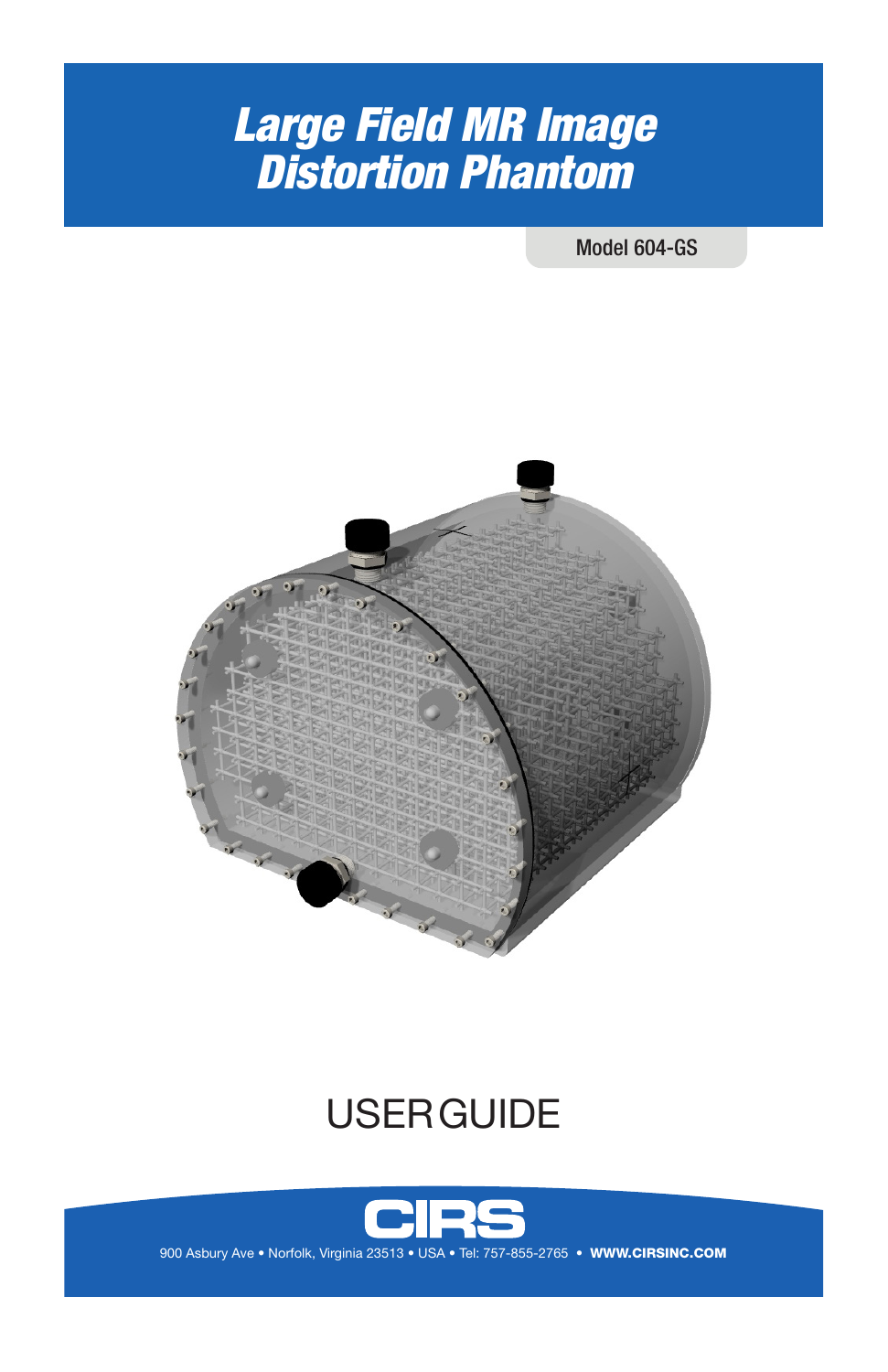# **CONTENTS**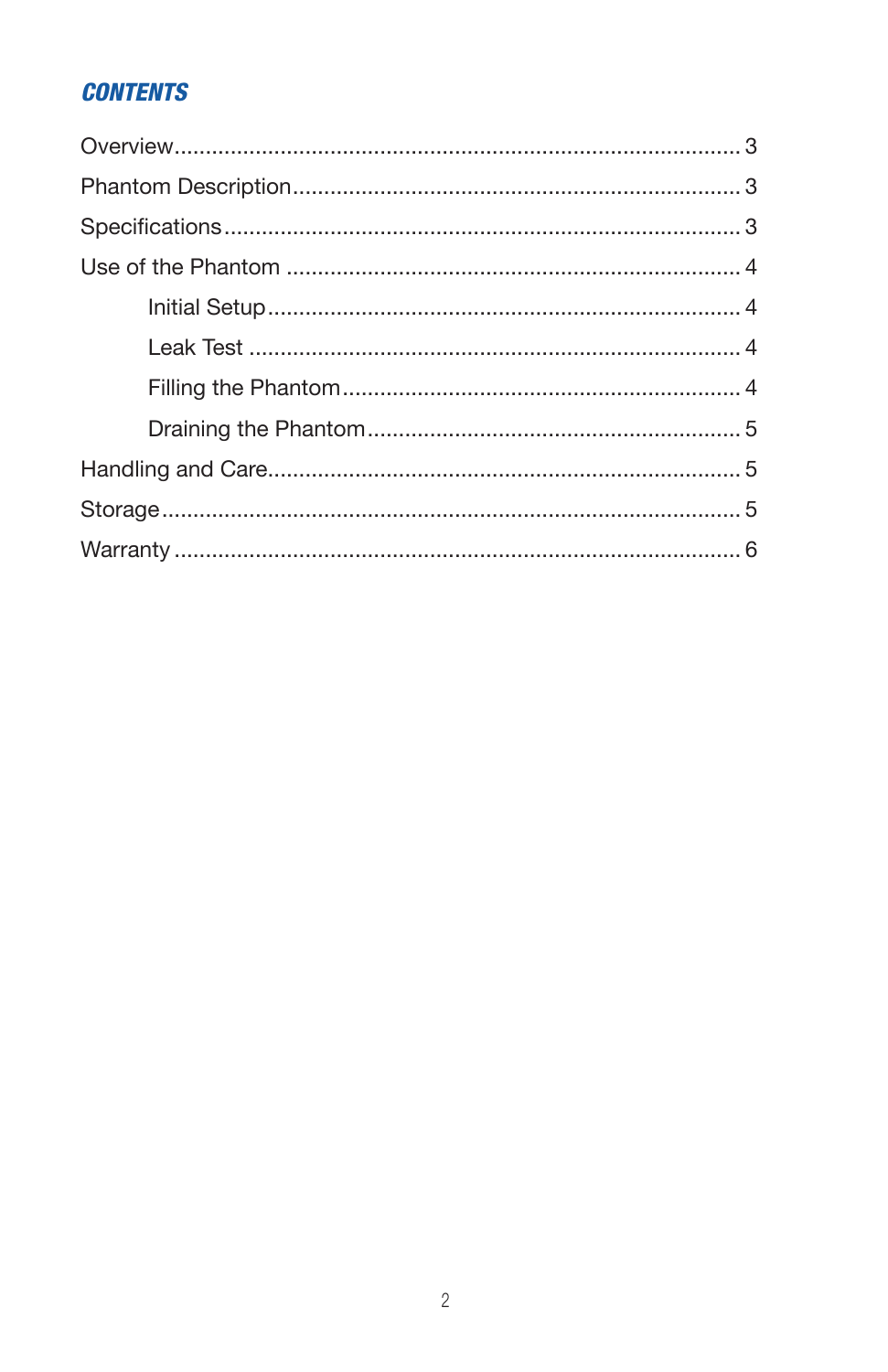## *OVERVIEW*

The Large Field MR Image Distortion Phantom is designed for assessment of image distortion in whole body MRI for Diagnostics and Radiation Therapy treatment planning. The phantom's large size and grid spacing in all three orthogonal dimensions make it suitable for large bore MRI.

The phantom can be filled with various MR signal-generating solutions. When empty, the grid/air interface provides good contrast in CT imaging.(When the CT images of the phantom are to be analyzed by CIRS MRI Distortion Check Software, it is highly recommended that the phantom is filled with liquid for scanning.)

The phantom is marked with cross-hairs for ease of alignment to positioning lasers and can be used on curved and flat gantry tables. Due to differences in MRI machine design by manufacturers, the lateral cross-hairs on the phantom may not align to lasers. This will not inhibit use of the phantom.

The model 604-GS is used in conjunction with CIRS Distortion Check Software. The 604-GS comes with unlimited scans using MRI Distortion Check Software for initial 2 year period. For instructions on how to create your account, go to https://www.cirsinc.com/software/distortion-check/

## *PHANTOM DESCRIPTION*

The phantom is a liquid fillable, acrylic cylinder 356 mm (OD) by 300 mm in length. The entire volume is filled with an orthogonal 3D grid of 3 mm diameter rods providing complete geometric data throughout the imaging volume.

## *SPECIFICATIONS*

## **DIMENSIONS**

 $\varnothing$  35 cm (ID), active part of the phantom, X 30 cm (L) x 27 cm (H) Weight: 7.7 kg/ 17lbs (Dry) 28 kg/ 62 lbs (Filled with water)

### **MATERIALS**

Acrylic (Housing) Proprietary Plastic (Grid)

### **GRID SPACING**

21.5 x 20.5 x 20.3 cm, node to node Number of control points: 2152

# **MODEL 604-GS INCLUDES**

| 0TY            | <b>COMPONENT DESCRIPTION</b>                                                                                                                                                                           |
|----------------|--------------------------------------------------------------------------------------------------------------------------------------------------------------------------------------------------------|
|                | Large Field MR Image Distortion Phantom                                                                                                                                                                |
|                | <b>Filling Funnel</b>                                                                                                                                                                                  |
| 10             | Extra plastic screws                                                                                                                                                                                   |
|                | Harness                                                                                                                                                                                                |
|                | <b>Plastic tray</b>                                                                                                                                                                                    |
|                | Unlimited scans using MRI Distortion Check<br>Software for initial 2 year period. For instruc-<br>tions on how to create your account, go to<br>https://www.cirsinc.com/software/distortion-<br>check/ |
| $\overline{2}$ | User Guides (604-GS & 603S Distortion Check)                                                                                                                                                           |
|                | Foam-Lined Carry Case                                                                                                                                                                                  |
|                | 60-Month Warranty                                                                                                                                                                                      |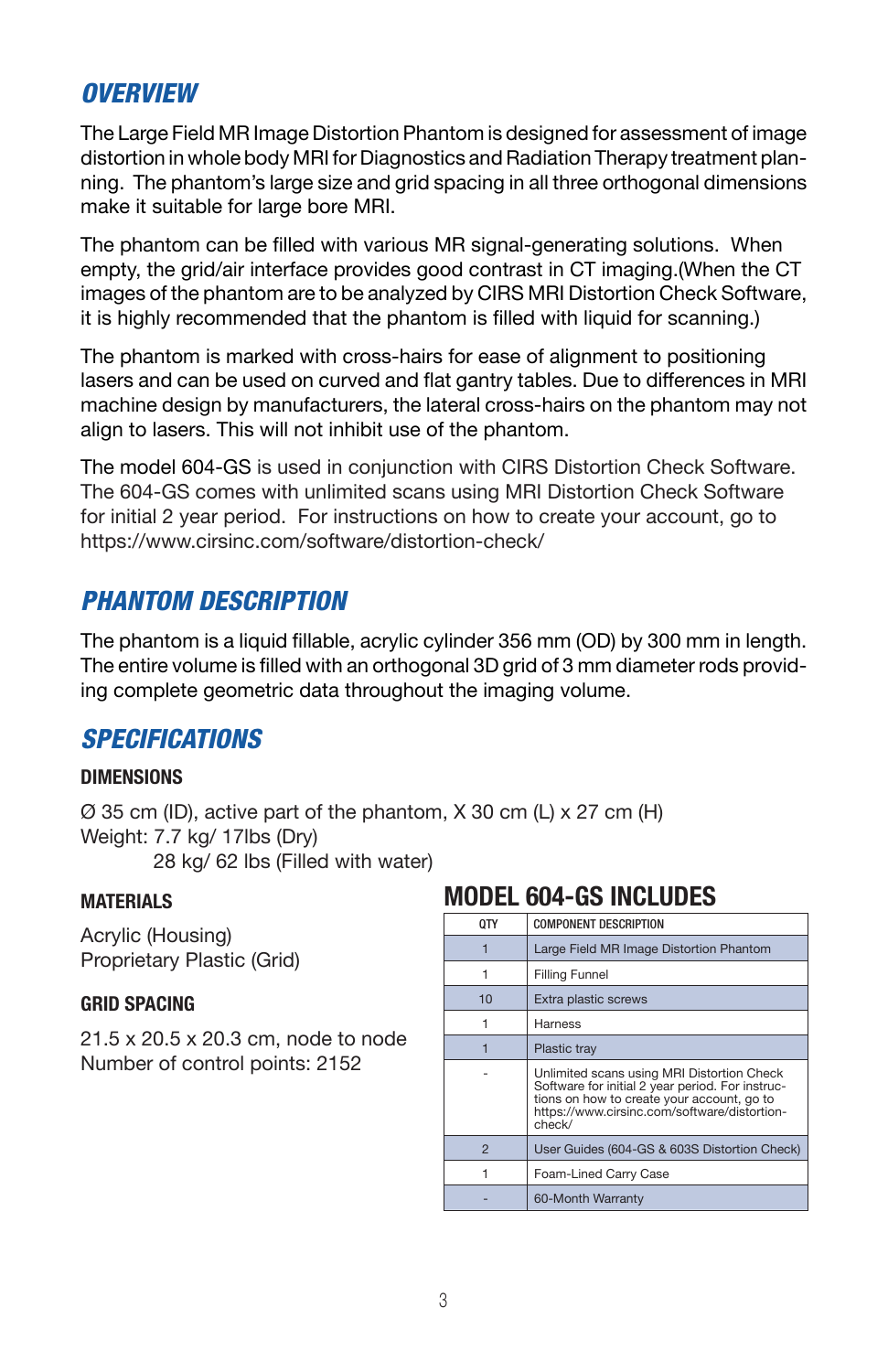# *USE OF THE PHANTOM*

## **INITIAL SETUP**

The phantom is packed and shipped assembled.

Inspect the phantom for any signs of possible damage that could pose a potential leak.

If phantom is damaged, notify CIRS or your distributor.

## **LEAK TEST**

The phantom has been leak tested by sustained pressure testing to 2 psi (13.8 kPa) above hydrostatic pressure. The user is encouraged to perform a leak test with water prior to use. A leak with water is much easier to clean than MR doped liquids.



After filling with water, position the phantom in the plastic tray and let sit for approximately 1 hour. Inspect for wet spots. *DO NOT LEAVE PHANTOM UNATTENDED.*

If a leak is evident, notify CIRS or your distributor.

## **FILLING THE PHANTOM**

For safety, familiarize yourself with filling and draining operation prior to filling the phantom with water or test substances.

The phantom is susceptible of producing artifacts in MRI, especially at 3T, if the phantom is filled with water only. Such artifacts affect the performance of the algorithm in detecting the grid intersections. It is recommended to fill the phantom with a solution as recommended by AAPM Report 100 for field strengths ≤ 3T:

1L H2O, 3.6g NaCl, and 1.25g pure CuSO4 or 1.96g CuSO45H2O.

For field strengths  $\geq$  3T, it is recommended that you consult published specialty literature for choosing the most appropriate filling liquid.

Mineral oil and a mixture solution of water and triethylene glycol are reported as being effective in reducing artifacts. Use caution and due diligence when researching a filling liquid best for your application.

We recommend filling the phantom in the following manner:

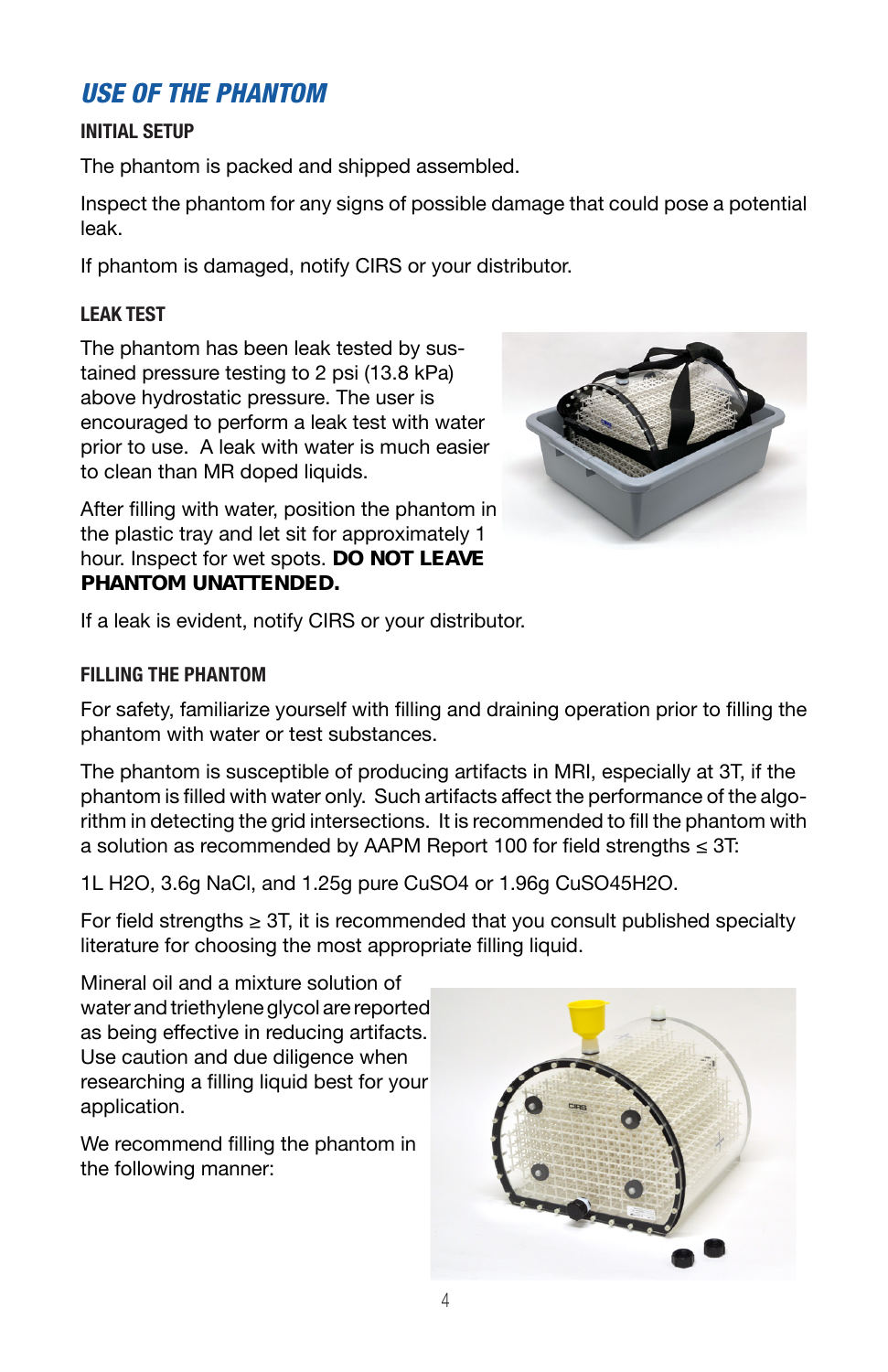- 1. Ensure front plate of the housing is secured. The gasket for the front plate should have light, even pressure on the front plate.
- 2. Remove both filling port caps from the top of the housing to ventilate phantom.
- 3. Place funnel into one of the filling ports at the top of the housing.
- *4. SLOWLY* fill the phantom with water or test substance through the funnel. *Note: this should take approximately 15 minutes.* 
	- *• FILLING THE PHANTOM WITH TAP PRESSURE CAN CAUSE EXCESS PRESSURIZATION ON THE HOUSING WHICH CAN LEAD TO CATASTROPHIC FAILURE.*
- 5. Remove funnel and replace both filling port caps.

## **DRAINING THE PHANTOM**

- 1. Remove filling port cap from front plate. Water or test substance will begin to slowly drain from the housing. A catch vessel may be needed to capture test fluids.
- 2. Remove one (1) of the filling port caps from the top of the housing to vent for air. Test fluids will begin to drain faster.
- 3. Replace filling port caps when housing is fully dried.

## *HANDLING AND CARE*

The phantom is manufactured from PMMA. It is recommended that the phantom only be cleaned with mild detergent and water.

## *CAUTION: Do not use any abrasives, rubbing alcohol, or solvents on the phantom. These will irreversibly damage the phantom.*

The strap harness included can be used to transport the phantom especially when filled with test fluid. Ensure the buckles are attached on the front and rear ends of the phantom. The straps can be tensioned at the buckle locations. The harness can remain on the phantom if desired during use.



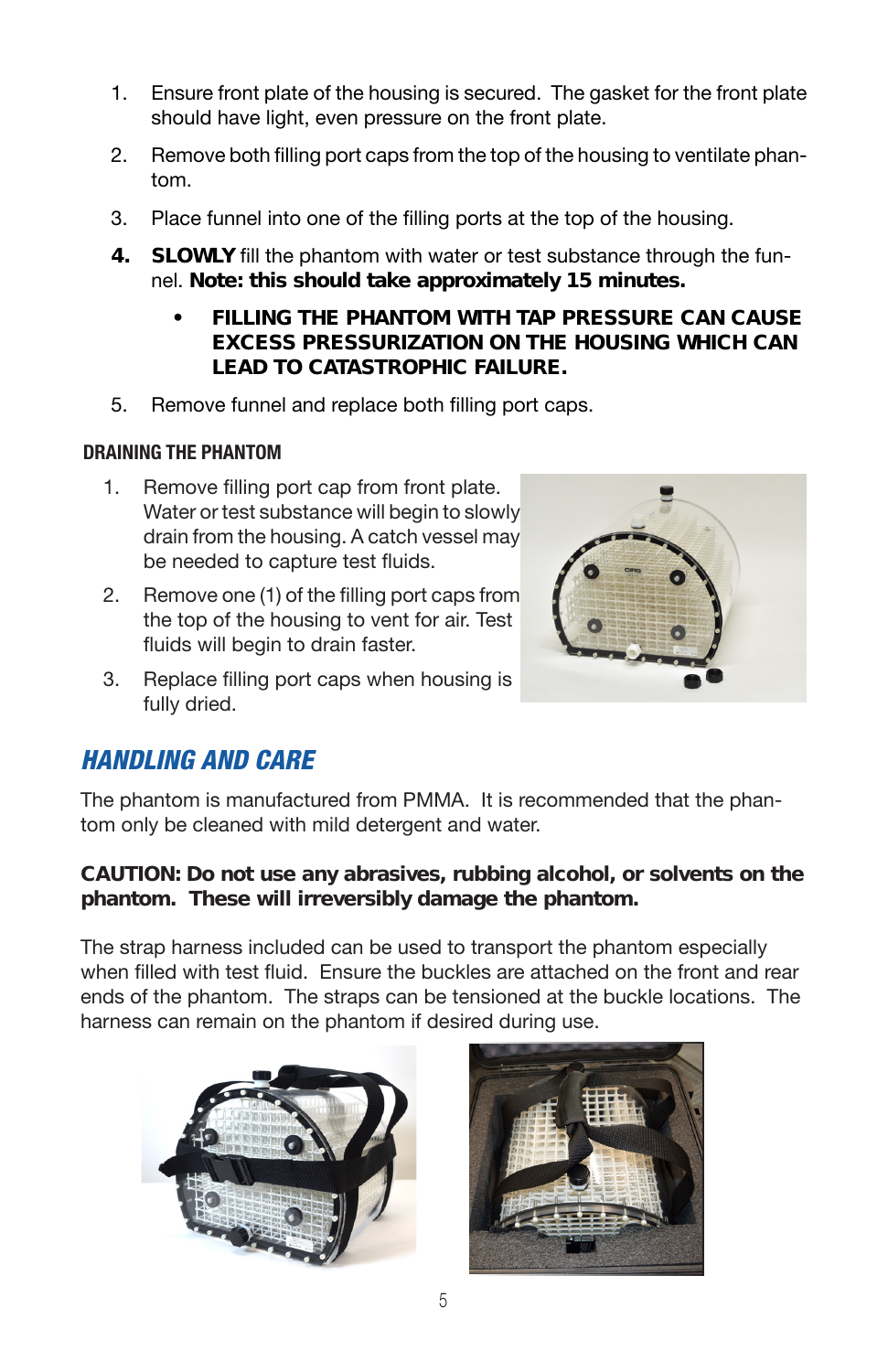# *STORAGE*

CIRS has tested the 3D grid which maintains geometric stability when the tank is filled. The PMMA housing is hygroscopic which can jeopardize the integrity of the phantom if left filled over a long period of time.

Through water absorption on the inside of the housing, the PMMA exhibits a differential distortion through the inside expanding and outside remaining at atmospheric conditions. This affects different components of the housing and can lead to failure of the glue joints.

It is highly recommended that the phantom be drained for long-term storage. Remove one of the filling port caps from the top of the phantom to allow the inside to dry after ridding test fluids.

Routinely inspect phantom for damage particularly at the glue joints and front plate gasket. Ensure screws are snug-fit to the front plate. The gasket should have even pressure against the front plate and there should be no kinks or wrinkles. Repeating the leak test (page 4) is also recommended.





For assistance, please contact CIRS.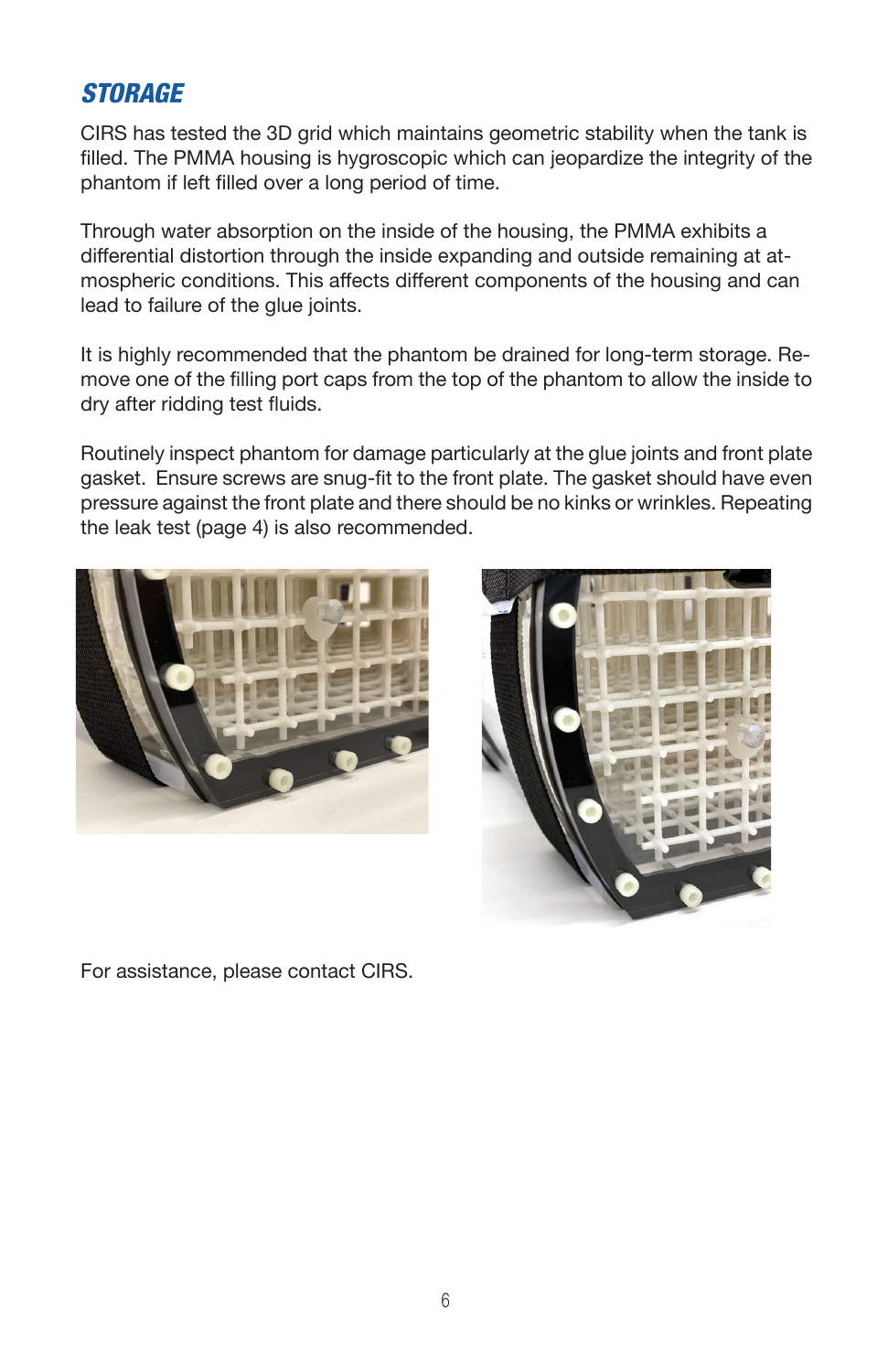# *WARRANTY*

All standard CIRS products and accessories are warranted by CIRS against defects in material and workmanship for a period as specified below. During the warranty period, the manufacturer will repair or, at its option, replace, at no charge, a product containing such defect provided it is returned, transportation prepaid, to the manufacturer. Products repaired in warranty will be returned transportation prepaid.

There are no warranties, expressed or implied, including without limitation any implied warranty of merchantability or fitness, which extend beyond the description on the face hereof. This expressed warranty excludes coverage of, and does not provide relief for, incidental or consequential damages of any kind or nature, including but not limited to loss of use, loss of sales or inconvenience. The exclusive remedy of the purchaser is limited to repair, recalibration, or replacement of the product at manufacturer's option.

This warranty does not apply if the product, as determined by the manufacturer, is defective because of normal wear, accident, misuse, or modification.

#### **NON-WARRANTY SERVICE**

If repairs or replacement not covered by this warranty are required, a repair estimate will be submitted for approval before proceeding with said repair or replacement.

#### **RETURNS**

If you are not satisfied with your purchase for any reason, please contact Customer Service or your local distributor prior to returning the product. Visit https://www. cirsinc.com/distributors/ to find your local distributor. Call 800-617-1177, email rma@cirsinc.com, or fax an RMA request form to 757-857-0523. CIRS staff will attempt to remedy the issue via phone or email as soon as possible. If unable to correct the problem, a return material authorization (RMA) number will be issued. Non-standard or "customized" products may not be returned for refund or exchange unless such product is deemed by CIRS not to comply with documented order specifications. You must return the product to CIRS within 30 calendar days of the issuance of the RMA. All returns should be packed in the original cases and or packaging and must include any accessories, manuals and documentation that shipped with the product. The RMA number must be clearly indicated on the outside of each returned package. CIRS recommends that you use a carrier that offers shipment tracking for all returns and insure the full value of your package so that you are completely protected if the shipment is lost or damaged in transit. If you choose not to use a carrier that offers tracking or insure the product, you will be responsible for any loss or damage to the product during shipping. CIRS will not be responsible for lost or damaged return shipments. Return freight and insurance is to be pre-paid.

### **WITH RMA NUMBER, ITEMS MAY BE RETURNED TO:**

**CIRS Receiving** 900 Asbury Ave, Norfolk, Virginia, 23513 USA

| <b>PRODUCT</b>                                            | <b>WARRANTY PERIOD</b> |
|-----------------------------------------------------------|------------------------|
| Model 604-GS - Large Field MR Image Distortion<br>Phantom | 60 Months              |